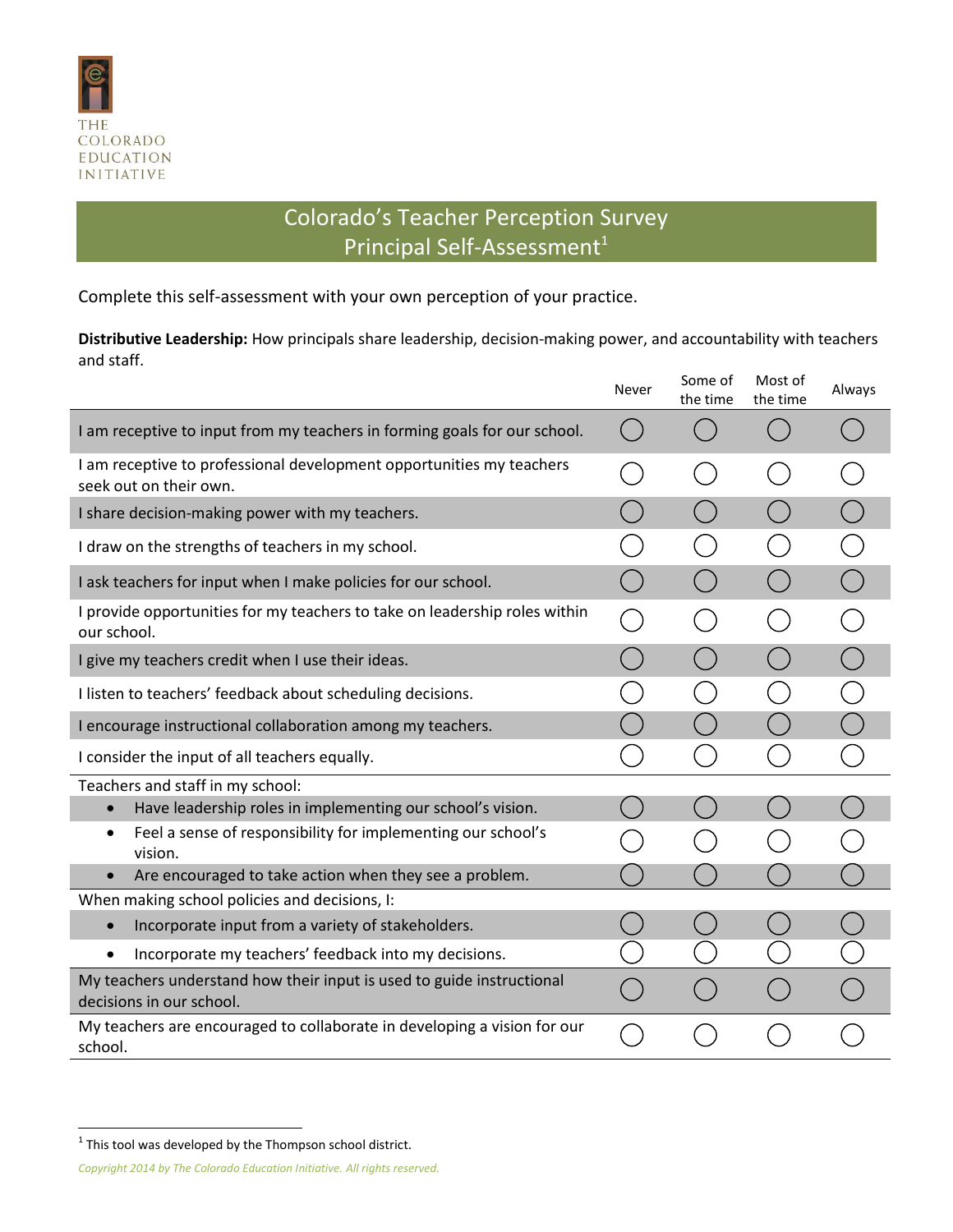**Professional Growth:** How principals connect teachers with opportunities for professional development including instructional guidance, feedback, and goal-setting.

|                                                                                                                             | Never | Some of<br>the time                    | Most of<br>the time | Always |
|-----------------------------------------------------------------------------------------------------------------------------|-------|----------------------------------------|---------------------|--------|
| I hold teachers accountable for improving their instructional practice.                                                     |       |                                        |                     |        |
| I give my teachers the tools they need to meet rigorous goals for student<br>achievement.                                   |       |                                        |                     |        |
| I add to my teachers professional development by encouraging<br>meaningful engagement in professional learning communities. |       |                                        |                     |        |
| I provide my teachers with real opportunities to be members of<br>professional learning communities.                        |       |                                        |                     |        |
| I connect my teachers with professional development opportunities to<br>help them improve their practice.                   |       |                                        |                     |        |
| I have a good understanding of my teachers instructional strengths.                                                         |       |                                        |                     |        |
| I provide coaching and feedback to help my teachers improve their<br>instruction.                                           |       |                                        |                     |        |
| I visit my teachers' classroom during instructional time through out the<br>school year.                                    |       |                                        |                     |        |
| I am interested in innovation and new ideas.                                                                                |       |                                        |                     |        |
| I help my teachers:                                                                                                         |       |                                        |                     |        |
| Understand how to adapt their instruction to meet the needs of<br>$\bullet$<br>all students.                                |       | $\begin{pmatrix} 1 \\ 1 \end{pmatrix}$ |                     |        |
| Set their own goals for student growth.<br>$\bullet$                                                                        |       |                                        |                     |        |
| Grow as a teaching professional.<br>$\bullet$                                                                               |       |                                        |                     |        |
| Set rigorous but achievable goals for each of their students.<br>٠                                                          |       |                                        |                     |        |
| Understand how to change their teaching practice to increase<br>student achievement.                                        |       |                                        |                     |        |
| My teachers understand how to use the instructional feedback that I give<br>them.                                           |       |                                        |                     |        |
| My teachers understand how I want them to change their professional<br>practice to increase student achievement.            |       |                                        |                     |        |
| My teachers are protected from duties that interfere with their roles as<br>educators.                                      |       |                                        |                     |        |

## **Student Learning & Expectations:** How principals create a culture of high expectations for all students.

|                                                                        | Never | Some of<br>the time | Most of<br>the time | Always |
|------------------------------------------------------------------------|-------|---------------------|---------------------|--------|
| I consider the well-being of all students.                             |       |                     |                     |        |
| set the expectation that all students can learn.                       |       |                     |                     |        |
| I set the expectation that all students can graduate from high school. |       |                     |                     |        |
| I set the expectation that all students can be college/career ready.   |       |                     |                     |        |
| My actions demonstrate interest in student progress.                   |       |                     |                     |        |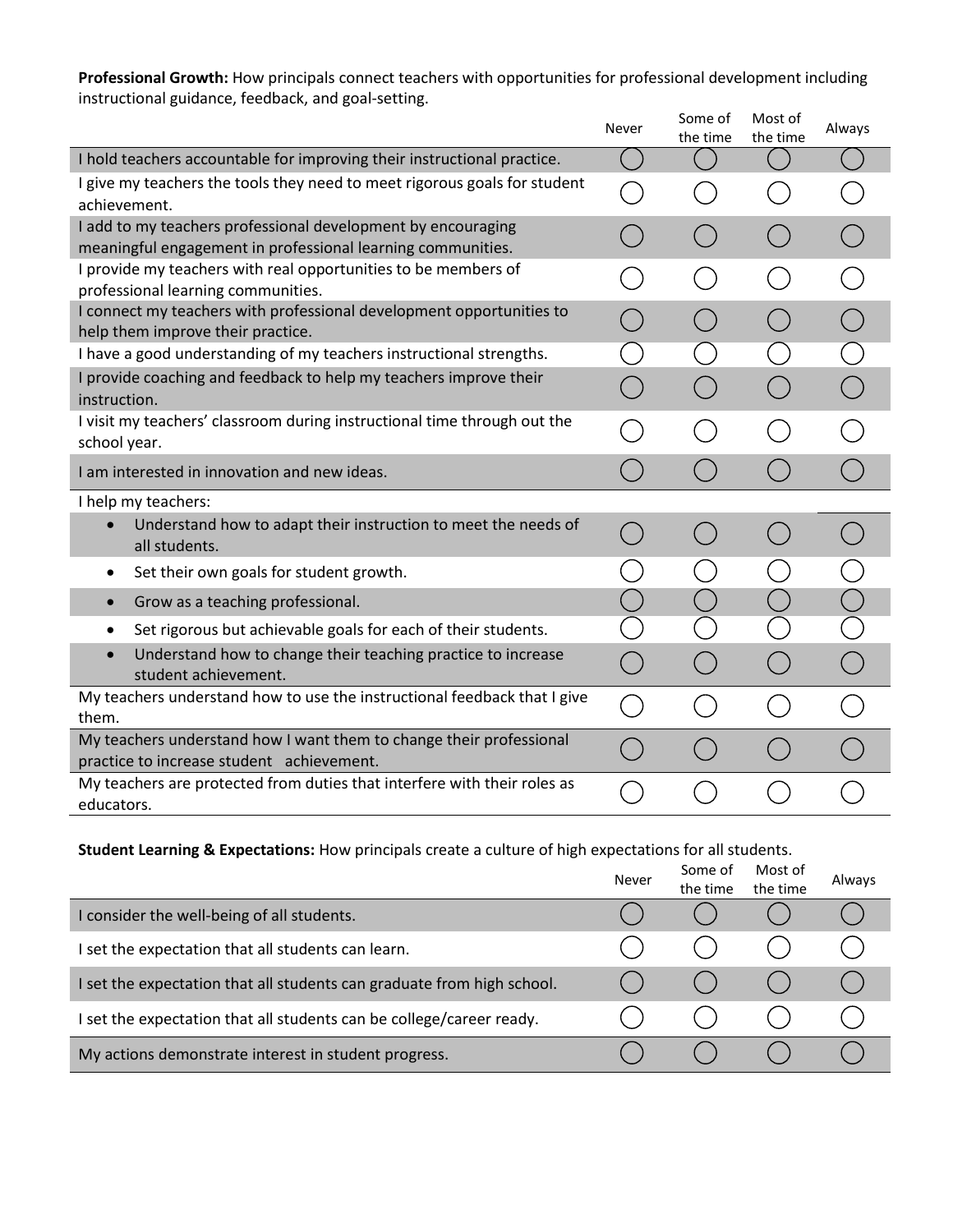**Problem Solving, Conflict Management, and Disciplinary Leadership:** How principals handle issues within their schools, including problem solving, conflict management, and acknowledging mistakes.

|                                                               | Never | Some of<br>the time | Most of<br>the time | Always |
|---------------------------------------------------------------|-------|---------------------|---------------------|--------|
| I address and resolve problems quickly.                       |       |                     |                     |        |
| I work to prevent potential problems.                         |       |                     |                     |        |
| effectively manage conflicts between students.                |       |                     |                     |        |
| I handle individual disciplinary infractions fairly.          |       |                     |                     |        |
| I hold students accountable for their individual learning.    |       |                     |                     |        |
| I implement school behavior policies fairly.                  |       |                     |                     |        |
| I demonstrate good follow-through.                            |       |                     |                     |        |
| I acknowledge when school policies are not working.           |       |                     |                     |        |
| I communicate both successes and failures in school policies. |       |                     |                     |        |

**Vision & Goal Setting:** How principals develop a vision and communicate that vision to students, teachers, parents, and community members.

|                                                                                                      | Never | Some of<br>the time | Most of<br>the time | Always |
|------------------------------------------------------------------------------------------------------|-------|---------------------|---------------------|--------|
| I communicate a clear and coherent vision for our school.                                            |       |                     |                     |        |
| I communicate instructional goals for our school to my teachers.                                     |       |                     |                     |        |
| I have a system in place to develop and revise our school's vision.                                  |       |                     |                     |        |
| I have a plan in place that supports improved academic achievement and<br>outcomes for all students. |       |                     |                     |        |
| I have a plan in place to communicate my vision to parents and the<br>community.                     |       |                     |                     |        |
| I monitor, evaluate, and revise school goals as necessary.                                           |       |                     |                     |        |
| I use data to suggest changes in our school's goals.                                                 |       |                     |                     |        |
| After making school policies and decisions, I:                                                       |       |                     |                     |        |
| Clearly communicate changes in school policies to my teachers.                                       |       |                     |                     |        |
| Make myself available to clarify changes to school policies.<br>$\bullet$                            |       |                     |                     |        |
| Put systems into place to keep all parents informed.                                                 |       |                     |                     |        |
| Our school's goals are aligned with my teachers' own instructional goals.                            |       |                     |                     |        |
| My teachers understand my vision for our school.                                                     |       |                     |                     |        |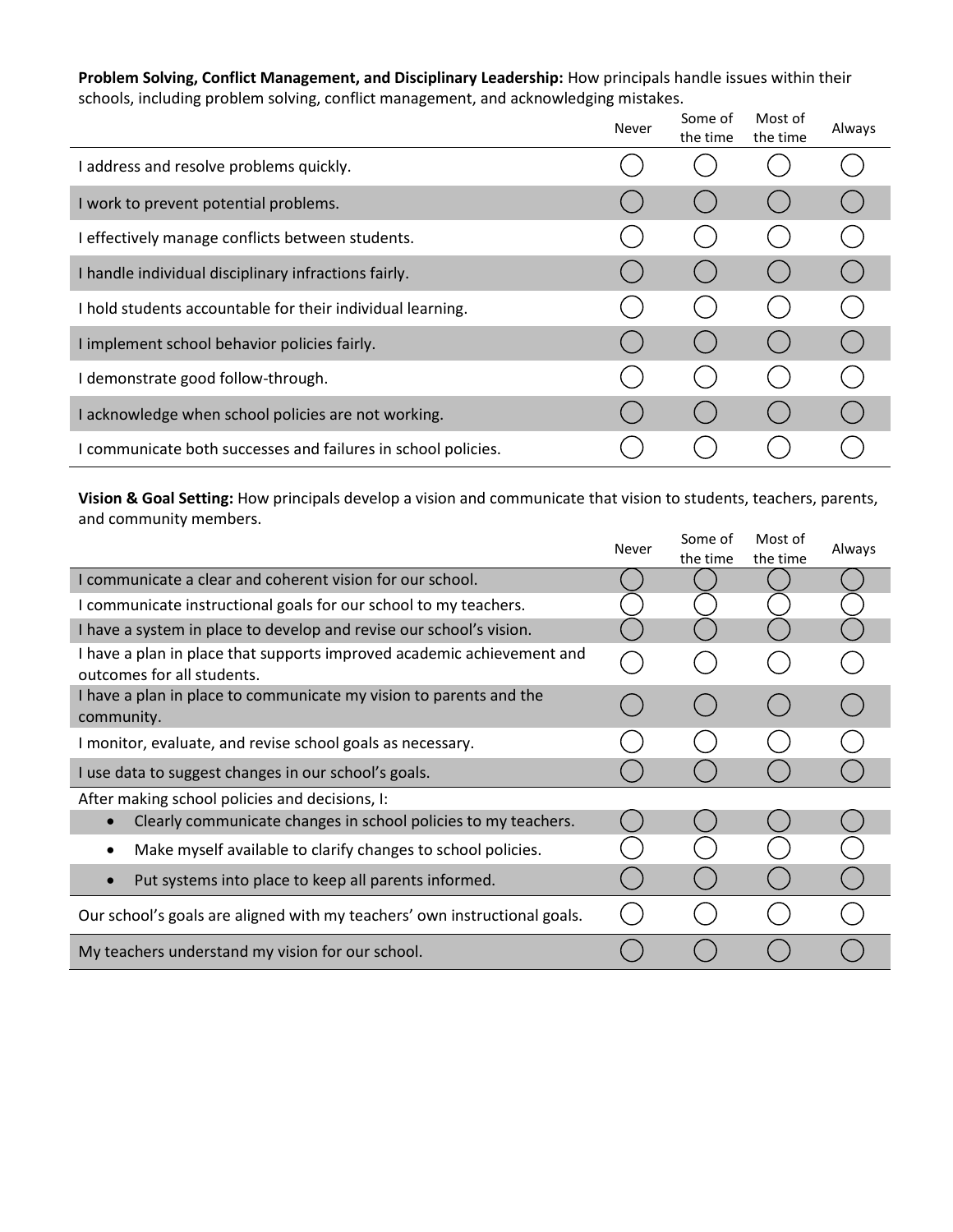**Instructional Leadership:** How principals use their instructional leadership expertise to assist with implementation of research-based practices, curriculum, and academic standards in classrooms.

|                                                                                     | Never | Some of<br>the time | Most of<br>the time | Always |
|-------------------------------------------------------------------------------------|-------|---------------------|---------------------|--------|
| I demonstrate expertise in:                                                         |       |                     |                     |        |
| Student achievement and student growth.<br>$\bullet$                                |       |                     |                     |        |
| Curriculum.<br>٠                                                                    |       |                     |                     |        |
| Academic standards (including Colorado Academic Standards).                         |       |                     |                     |        |
| Research-based instructional practices.<br>$\bullet$                                |       |                     |                     |        |
| How to integrate technology into my teachers' instruction.<br>$\bullet$             |       |                     |                     |        |
| Incorporating appropriate assessment strategies into my<br>٠<br>teachers' practice. |       |                     |                     |        |

**School Community**: How principals create a community where student and parent differences are valued.

|                                                                                                                 | Never | Some of<br>the time | Most of<br>the time | Always |
|-----------------------------------------------------------------------------------------------------------------|-------|---------------------|---------------------|--------|
| I involve parents in decision-making conversations about school policies                                        |       |                     |                     |        |
| I take the challenges and experiences of individual students into account<br>when implementing school policies. |       |                     |                     |        |
| I recognize diversity as an asset to the school.                                                                |       |                     |                     |        |
| I am focused on including all families in school activities.                                                    |       |                     |                     |        |
| I find ways to involve parents and the community in the students'<br>learning.                                  |       |                     |                     |        |
| I ensure that all students are treated with dignity and respect.                                                |       |                     |                     |        |
| I create a welcoming environment for all parents.                                                               |       |                     |                     |        |
| I reach out to diverse communities of parents.                                                                  |       |                     |                     |        |
| I maintain clear, two-way communication with the community.                                                     |       |                     |                     |        |
| When making school policies and decisions, I:                                                                   |       |                     |                     |        |
| Show consideration for the diversity of our student body.<br>$\bullet$                                          |       |                     |                     |        |
| Show consideration for the whole child.<br>$\bullet$                                                            |       |                     |                     |        |
| Students in my school accept and respect students who are different<br>than they are.                           |       |                     |                     |        |

**School Culture & Teaching Conditions:** How principals create a welcoming and accessible school environment for students, teachers, and parents.

|                                                          | Never | Some of<br>the time | Most of<br>the time | Always |
|----------------------------------------------------------|-------|---------------------|---------------------|--------|
| I have a positive presence within the school.            |       |                     |                     |        |
| I help create an inclusive and welcoming school climate. |       |                     |                     |        |
| I am easily accessible to students and staff.            |       |                     |                     |        |
|                                                          |       |                     |                     |        |